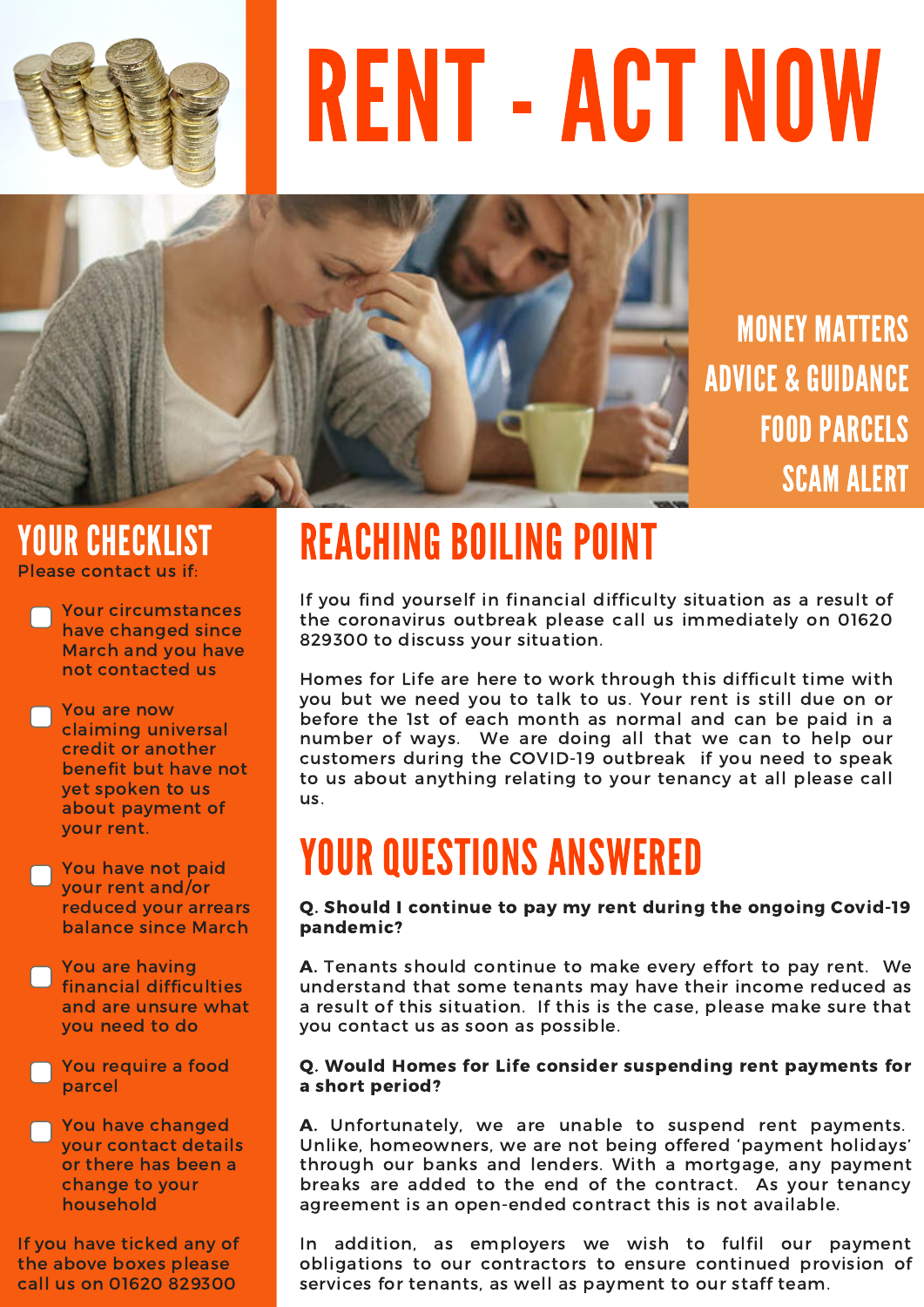## NEXT STEPS

#### If you have lost your job/or been laid off temporarily with no income.

Speak to your employer, it may be possible for them to include you within the Coronavirus Job Retention Scheme provided by UK Government and assign you as a furloughed worker. This scheme is ending on 31 October 2020 and being replaced by Job Support Scheme. To check if your employer can use this scheme please visit www.gov.uk/guidance/check[if-you-could-be-covered-by-the-coronavirus-job-retention](https://www.gov.uk/government/organisations/hm-revenue-customs/contact/get-help-with-the-coronavirus-job-retention-scheme)scheme#check-if-youre-eligible or call :0800 024 1222 for more information.

Depending on your financial situation it may be worth you applying for Universal Credit, especially if you need assistance with paying your rent. Claims can be made online at [www.gov.uk/apply-universal-credit.](http://www.gov.uk/apply-universal-credit.) If you do not have access to a computer or smart phone or tablet, please call **Universal** Credit Help Line on 0800 328 5644.

If you do not qualify for Universal Credit, due to capital or other household factors, you may be able to claim;

- o New Style Jobseekers Allowance by applying online www.apply-for-new-style-jsa.service.gov.uk/or calling 0800 055 6688
- o New Style Employment and Support Allowance (if you have a health problem) by calling 0800 328 5644 (choose option 2)

These new style benefits are based on the national insurance you have paid or been credited with.

#### If you are self-employed and due to current situation, have no work or you are having to self-isolate.

You should make a claim for Universal Credit, especially if you need assistance with paying your rent. Claims can be made online at [www.gov.uk/apply-universal-credit.](http://www.gov.uk/apply-universal-credit) If you do not have access to a computer or smart phone or tablet, please call Universal Credit Help Line on 0800 328 5644.

You may also be able to apply for the Self-Employment Income Support Scheme (SEISS) This scheme aims to help self employed people whose businesses have been adversely affected due to coronavirus.

- Applications for the first grant closed 13 July 2020
- Claims for second grant must be made by 19 October 2020
- The scheme is being extended to cover six months between November 2020 and April 2021
- If you weren't eligible for the first payouts from the scheme, you won't be eligible this time

HMRC is inviting Self Employed customers, or their agents, to go online and check their eligibility for SEISS now and to provide their contact details by visiting [https://www.gov.uk/guidance/claim-a-grant-through-the](https://www.gov.uk/guidance/claim-a-grant-through-the-coronavirus-covid-19-self-employment-income-support-scheme)coronavirus-covid-19-self-employment-income-supportscheme

### COUNCIL TAX REDUCTION- DONT MISS OUT!

The Council Tax reduction scheme is available if you are out of work or on a low income and can help reduce your Council Tax charge.

You can find out more and apply online at:

https://www.eastlothian. [gov.uk/info/210559/counc](https://www.eastlothian.gov.uk/info/210559/council_tax_and_benefits/12089/council_tax_reduction)) il tax and benefits/1208 9/council tax reduction)

### FOOD PARCELS

If you require food, we can help you with this so please contact us 01620 829300

We can make a referral to Dunbar Basics who aim to meet every indivuals needs, so as part of our referral process we will need to ask about your household occupants and any special dietary requirements.

Your food parcel will be delivered straight to your door and you will receive a call when they are on their way to you.

### FOR MORE HELP & ADVICE

East Lothian's Citizen Advice Bureau

Haddington - 01620 824471 https://www.cas.org.uk/bu reaux/haddingtoncitizens-advice-bureau

Musselburgh & District - 0131 665 1141 https://www.cas.org.uk/bu reaux/musselburgh-anddistrict-citizens-advicebureau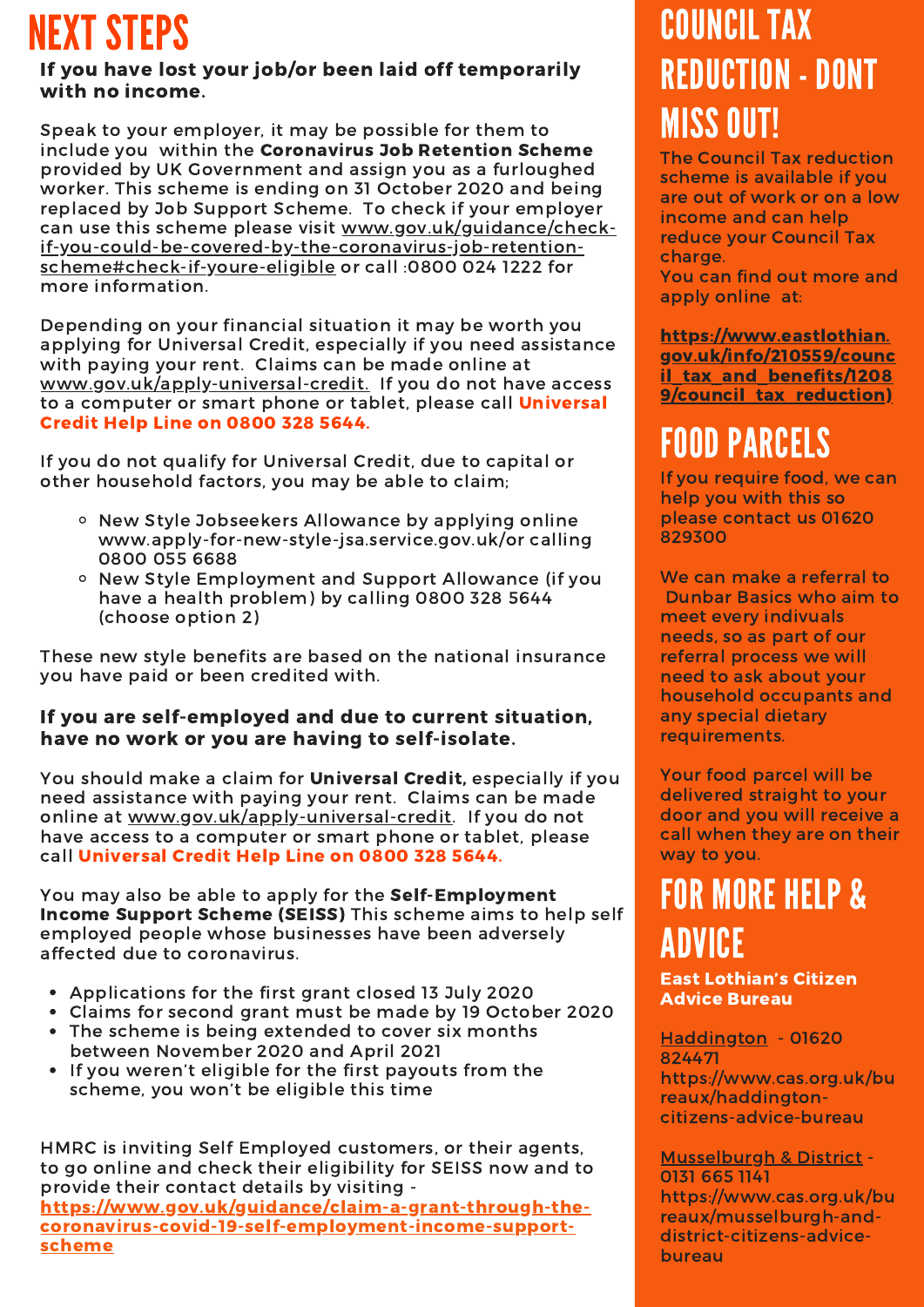### FURTHER HELP & ADVICE

East Lothian Council - Welfare Rights team 01620 827827

If you're claiming Housing Benefit or Universal Credit, but still can't afford to pay your rent, you may be eligible for a Discretionary Housing Payment (DHP).

Claims can be submitted online at: https://www.eastlothian.go v.uk/info/210559/council\_ta x\_and\_benefits/12097/discr [etionary\\_housing\\_payment](https://www.eastlothian.gov.uk/info/210559/council_tax_and_benefits/12097/discretionary_housing_payment_dhp) \_dhp

If you're in crisis, you may be eligible for support from The Scottish Welfare Fund - 01620 827827

#### Turn2Us - 0808 802 2000

A national charity helping people when times get tough. They provide financial support to help people get back on track. You can use their online benefit calculations to check your entitlement [https://www.turn2us.org.u](https://www.turn2us.org.uk/About-Us/Our-helpline) k/About-Us/Our-helpline

#### ACAS - 0300 123 1100

If you have a workplace problem you want to talk with us about, you can call the Acas helpline. We can help talk through your options. You do not have to give any personal details. They do not give legal advice

#### Age Concern Scotland - 0800 12 44 222

You can call their freephone helpline for information, friendship, and advice. https://www.ageconcernsc otland.org.uk/

# ABOUT UNIVERSAL CREDIT

#### How do I make a claim to Universal Credit (UC)?

Claims can be made online www.gov.uk/apply-universalcredit. You will need to create a username and password and answer two security questions. You will then be sent a code by email which

you need to enter in the appropriate box which will then allow you to complete your claim.

On the claim you must provide details of your rent and services charge amounts separately and confirm your total monthly rent charge. If you are unsure how much these are, please contact your housing officer before starting your claim.

Couples need to make individual claims to Universal Credit, and both need to have email addresses, create passwords and answer security questions. Although the claims are made individually, they must be made at the same time and the claims are joined for entitlement purposes.

If you are self-isolating or infected with coronavirus, please let DWP know so your ID can be verified without the need to attend the Jobcentre. The normal requirements to attend the Jobcentre in person when claiming benefits has been temporarily suspended.

If you are unable to complete an online claim, please contact Universal Credit on 0800 328 5644.

The Citizens Advice Bureau's Help to Claim service can also support you in the early stages of your Universal Credit claim.

#### When will I receive my first Universal Credit payment?

One month plus one week from the date of claim. e.g. for a claim made to Universal Credit 18 March, the first payment will be made 24 April. Any subsequent payments should be paid on the 24th of each month.

#### I have no money to keep me going until I get payment Universal Credit. What do I do?

You can claim an advance from Universal Credit. You do not have to attend the Jobcentre in person to qualify for an advance. This must be paid back at an agreed amount.

You may also be able to claim for a **Scottish Welfare Fund** Crisis Grant from East Lothian Council 01620 827827.

Applicatons can also be made online at: [https://www.eastlothian.gov.uk/info/210559/council\\_tax\\_and](https://www.eastlothian.gov.uk/info/210559/council_tax_and_benefits/12369/the_scottish_welfare_fund) **\_benefits/12369/the\_scottish\_welfare\_fund\_** 

# FURTHER QUESTIONS & ANSWERS

If you work a zero-hour contract and need to I self-isolate.

People on zero-hour contracts may be eligible for Statutory Sick Pay. It will depend on how many hours you have worked regularly, and the income received, but in the first instance, contact your employer directly to find out if you are entitled.